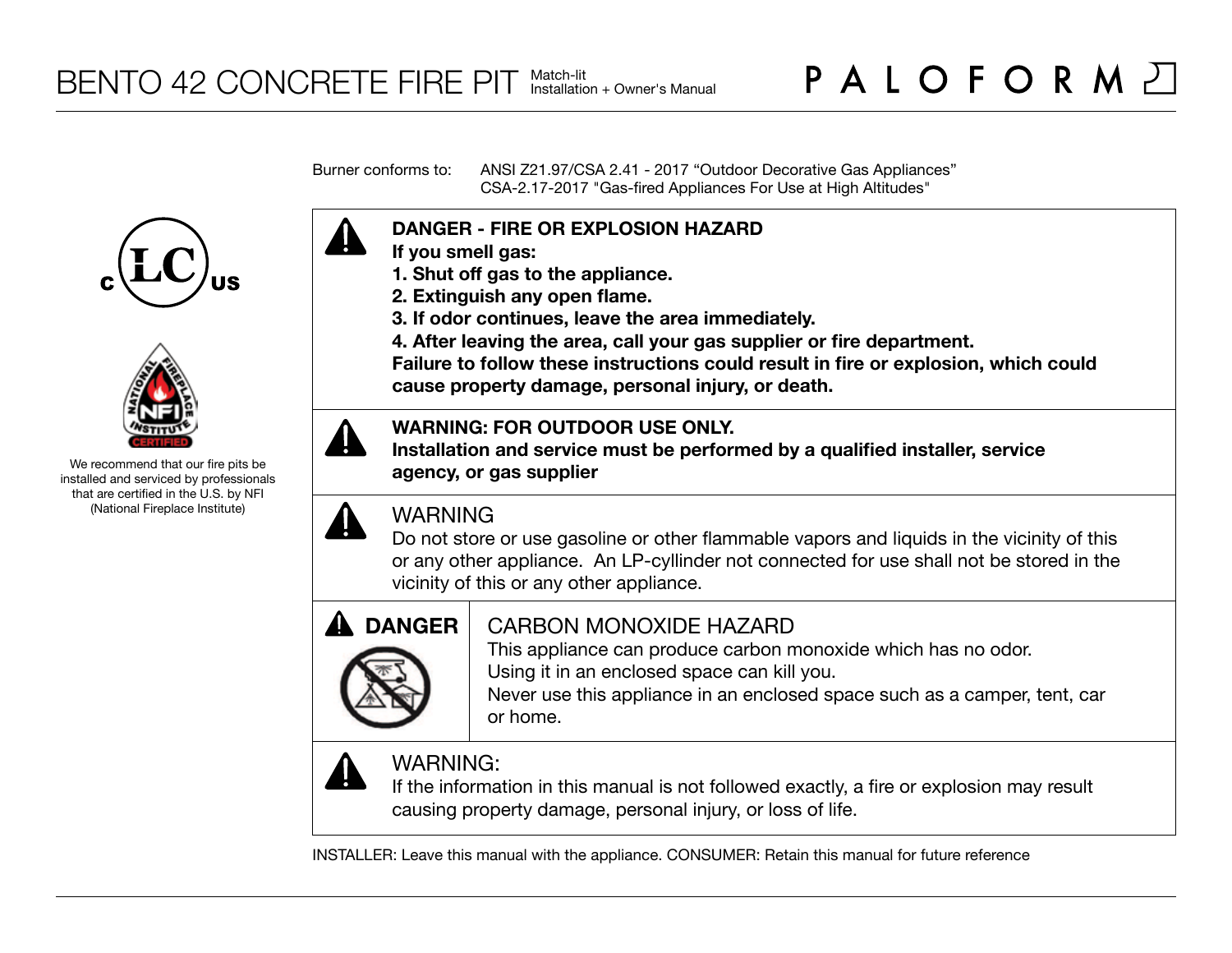# WARNINGS:

IMPORTANT: This appliance should be inspected before use and at least once annually by a qualified service person.

More frequent cleaning may be required as necessary. It is imperative that the control compartment, burners and circulating air passageways of the appliance be kept clean.

DANGER: Carbon monoxide poisoning can lead to death!

CARBON MONOXIDE POISONING: Early signs of carbon monoxide poisoning resemble the flu, with symptoms including headache, dizziness, or nausea. If you experience these signs, the Fire Pit may not be working properly. Get fresh air at once! Have the Fire Pit serviced. Some people are more affected by carbon monoxide than others, including pregnant women, people with heart or lung disease or anemia, those under the influence of alcohol, and those at high altitudes.

#### NATURAL GAS AND PROPANE:

To assist in detecting leaks, an odorant has been added to natural gas and propane. However, this odorant can fade, and gas may be present even though no odor exists. Make certain you read and understand all warnings. Keep this manual for reference. It is your guide to safe and proper operation of this appliance.

WARNING: Any modification to this appliance or its controls can be dangerous.

- 1. This appliance, as supplied, is only for use with the type of gas indicated on the rating plate.
- 2. When this appliance is connected to a fixed piping system, the installation must conform to local codes. or in the absence of local codes, to the National Fuel Gas Code, ANSI Z223.1/NFPA 54, or the International Fuel Gas Code.
- 3. Keep the appliance area clear and free from combustible materials, gasoline and other flammable vapors and liquids
- 4. Do not burn solid fuel in this appliance. Do not use this appliance to cook food or to burn paper or other objects.
- 5. Children and adults should be alerted to the hazards of high surface temperatures and should stay away to avoid burns or clothing ignition.
- 6. Clothing or other flammable materials should not be hung from the appliance, or placed on or near the appliance.
- 7. Young children should be carefully supervised when they are in the area of the appliance.
- 8. Do not use the appliance if any part has been under water. Immediately call a qualified service technician to inspect the appliance and to replace any part of the control system and any gas control which has been under water.
- 9. Inspect the appliance before each use.

10. Turn the appliance off and let cool before servicing, installing, repairing or covering. Any guard or other protective device removed for servicing the appliance must be replaced prior to operating the appliance. Only a qualified service person should install, service, or repair the appliance.

## HIGH ALTITUDE INSTALLATION

The appliance is certified for installations up to 4500' (1372 m) above sea level. At this altitude range, no changes to the appliance are required. Please contact Paloform for information regarding installation above 4500' (1372 m).

## LOCAL CODES

The installation of this appliance must conform with local codes, or in the absence of local codes, with the National Fuel Gas Code, ANSI Z223.1 • NFPA 54; National Fuel Gas Code; Natural Gas and Propane Installation Code, CSA B149.1; or Propane Storage and Handling Code, CSA B149.2, as applicable.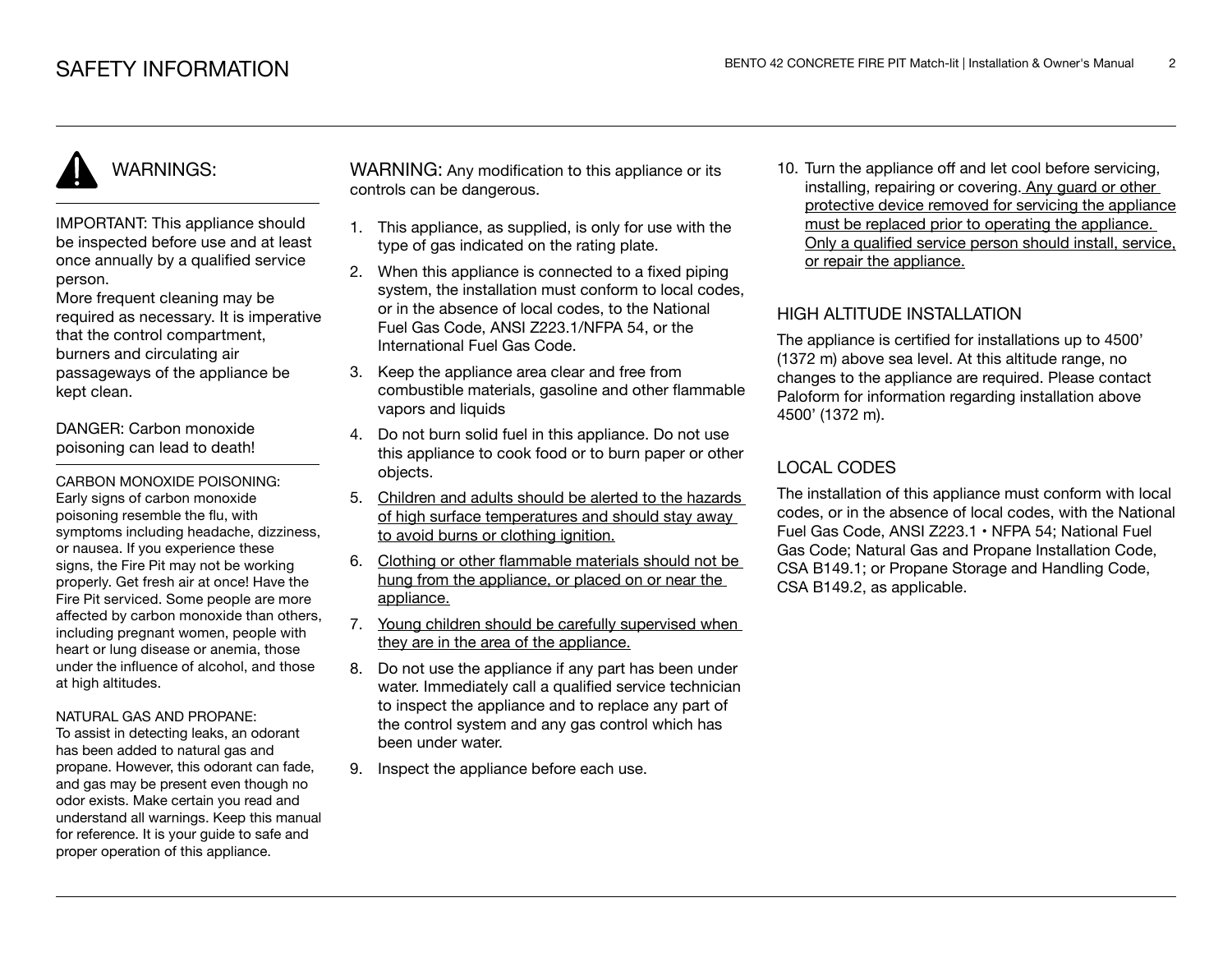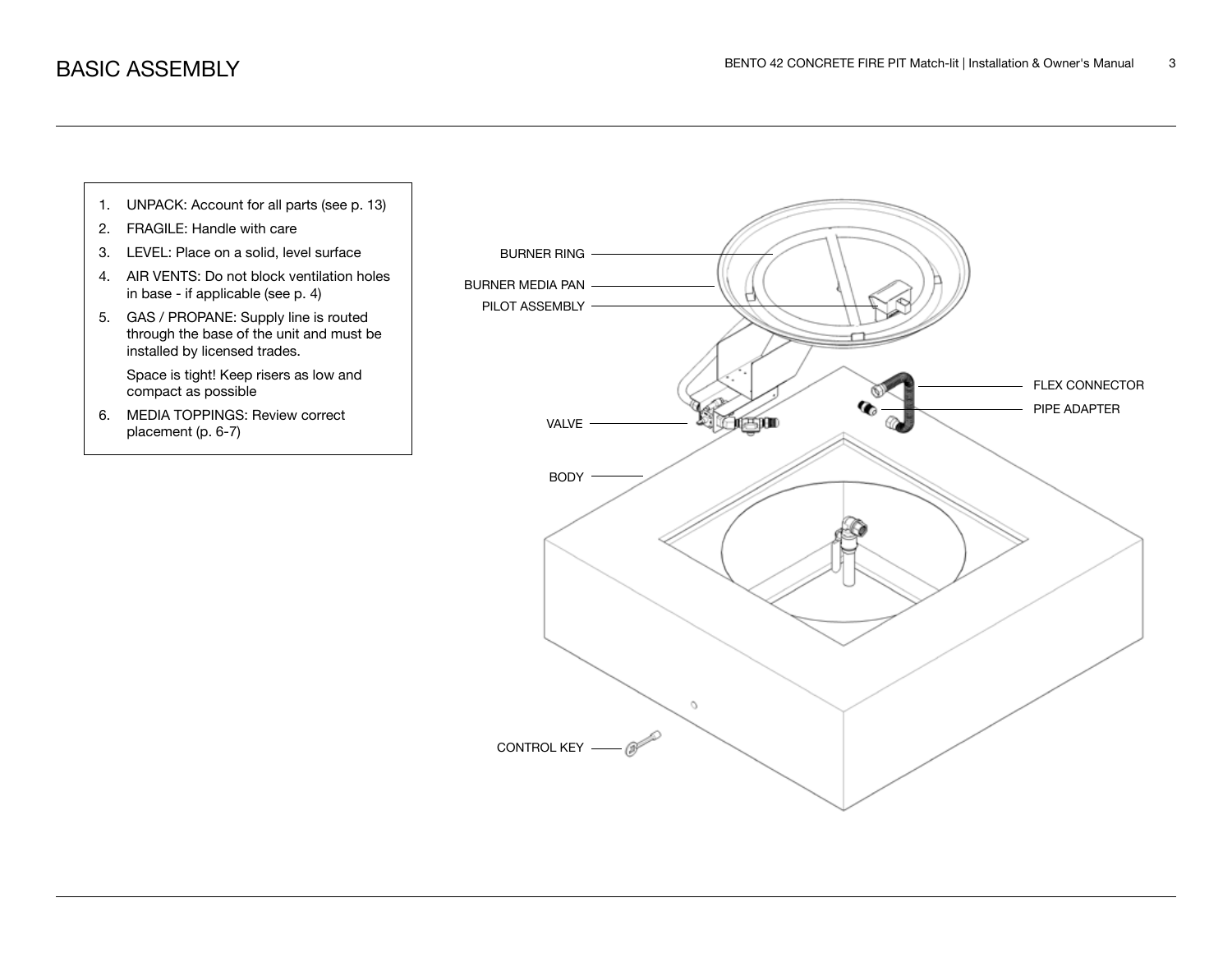

|                       | NATURAL GAS  | PROPANE      |
|-----------------------|--------------|--------------|
| Burner Model #        | $CIR-M-18$   | CIR-M-18P    |
| Max Heat Input        | 69,000 BTU/h | 60,000 BTU/h |
| Inlet Pressure - Min. | $4.5"$ W.C.  | 11.0" W.C.   |
| Inlet Pressure - Max. | $10.5"$ W.C. | 13.0" W.C.   |
| Orifice Size          |              | 37           |
| <b>Burner Ports</b>   |              |              |
| Port Size             | /8"          | '8           |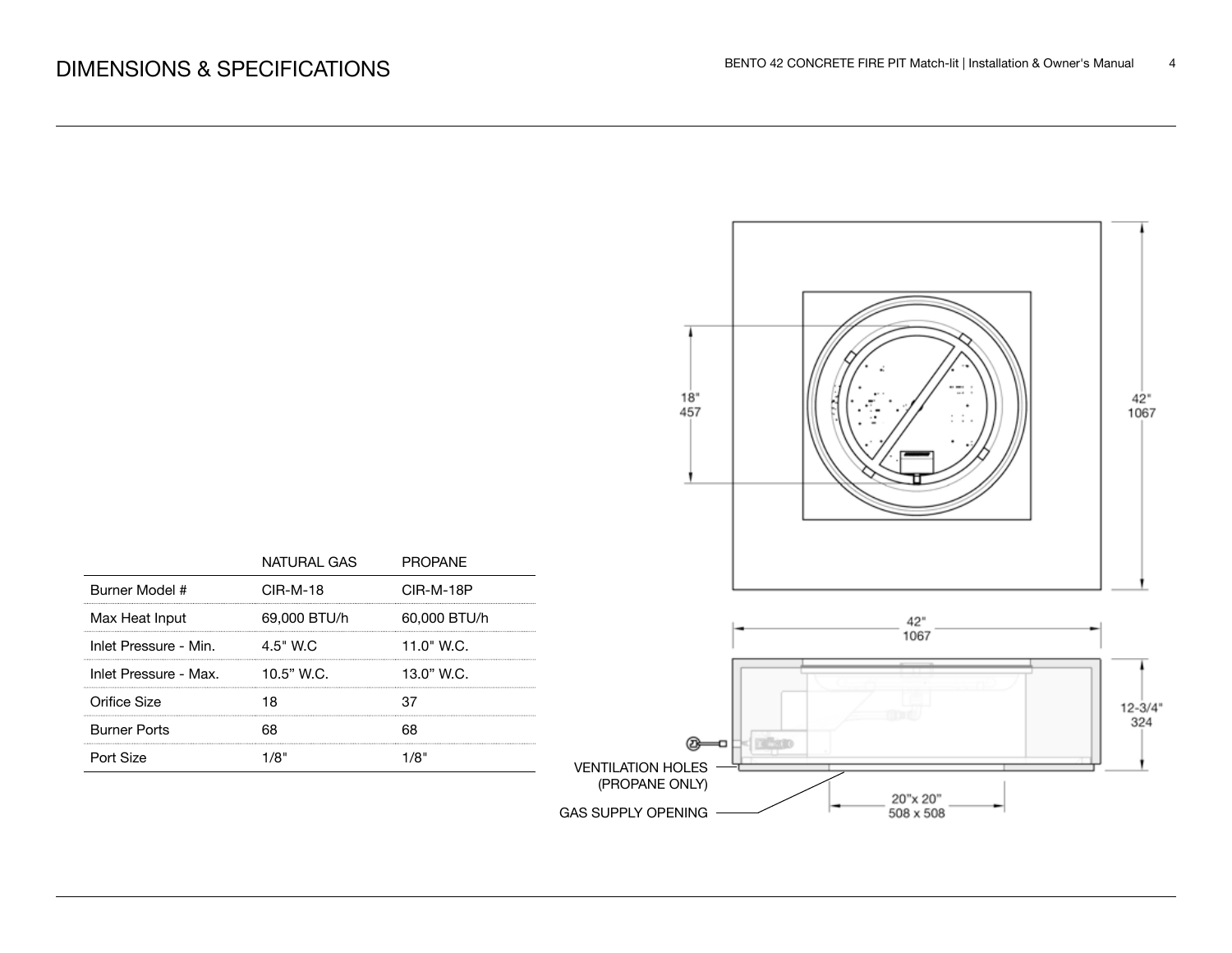

## FIG 1. MINIMUM CLEARANCES TO COMBUSTIBLES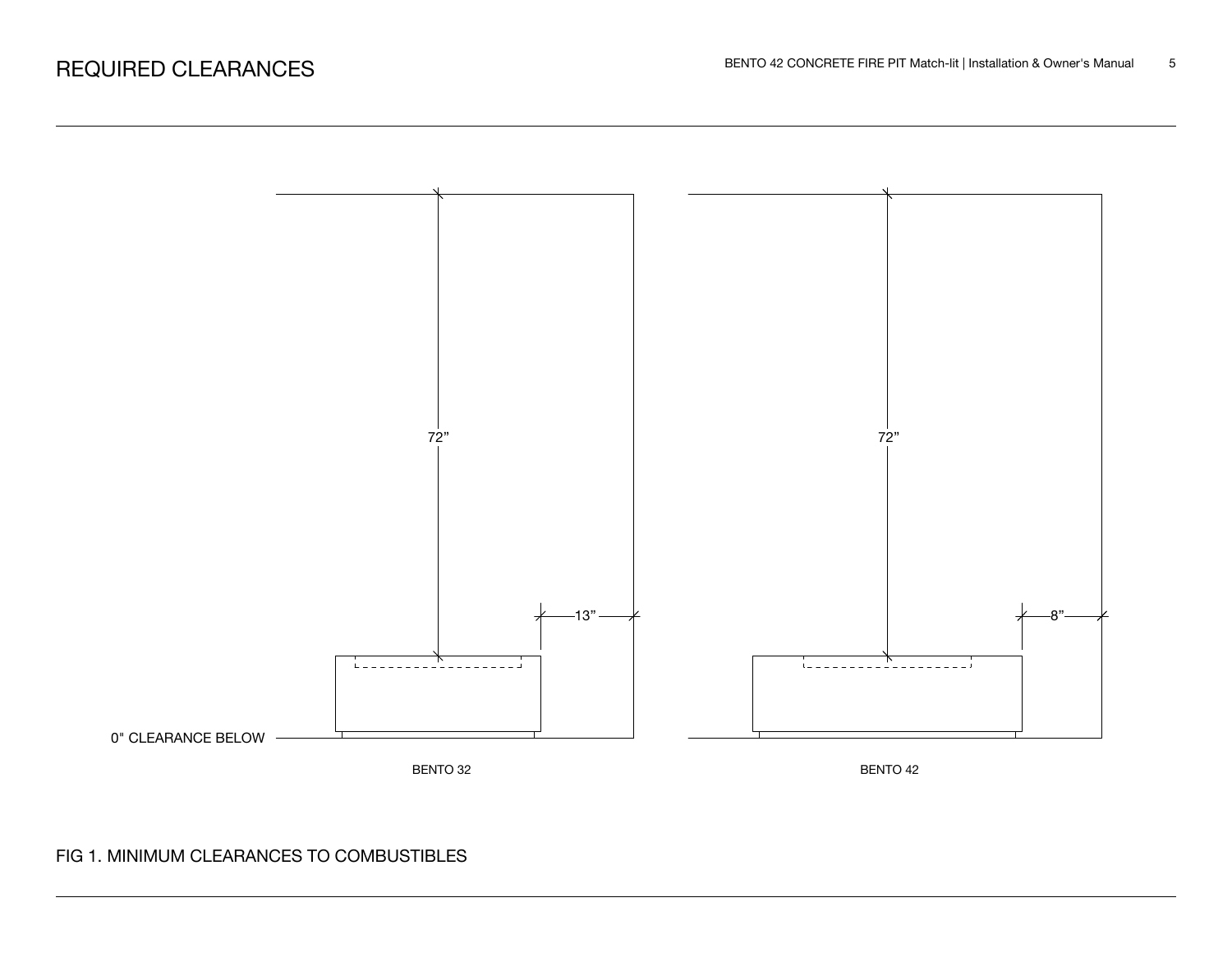#### WARNING:

Failure to position parts in accordance with these diagrams and instructions and/or failure to use parts specifically approved for use with this appliance may result in property damage or personal injury.

Do not remove the data plates attached to the Outdoor Fire Pit Burner. These plates contain important information.

#### NOTICE:

Installation and repair should be done by a qualified service person. The appliance should be inspected before use and at least once annually by a qualified service person. More frequent cleaning may be required as necessary. It is imperative that control compartment, burner ports and circulating air passageways of the appliance be kept clean.

## CAUTION:

New Lava Rock may pop or crackle when first heated. This should subside after 30 minutes to one hour or more of operation. Maintain safe distance during this time.

## TO ASSEMBLE THE FIRE PIT

- 1. Connect the Burner Assembly to the gas/propane supply using the supplied flex connector and following the instructions on page 8.
- 2. Carefully leak test all connections following the procedure on page 8.
- 3. Fill the burner pan evenly with burner media (crushed tempered glass for natural gas; volcanic rock for propane). Do not obstruct the pilot lighting port with burner media! Use burner media supplied by Paloform only!
- 4. Follow the Initial Lighting Instructions on page 9. Make sure that the flame carries to all parts of the burner. Turn OFF the appliance and let it cool before proceeding to the next step.
- 5. Evenly distribute decorative topping (river stones, crushed glass or lava rock) on top of burner media. An uneven or excessively thick layer of topping can result in an uneven flame.
- 6. Do not cover pilot shield. Keep the lighting port open and free of media. Do not use any media not supplied by the manufacturer!







BURNER MEDIA DECORATIVE TOPPING





LIGHTING PORT: DO NOT OBSTRUCT

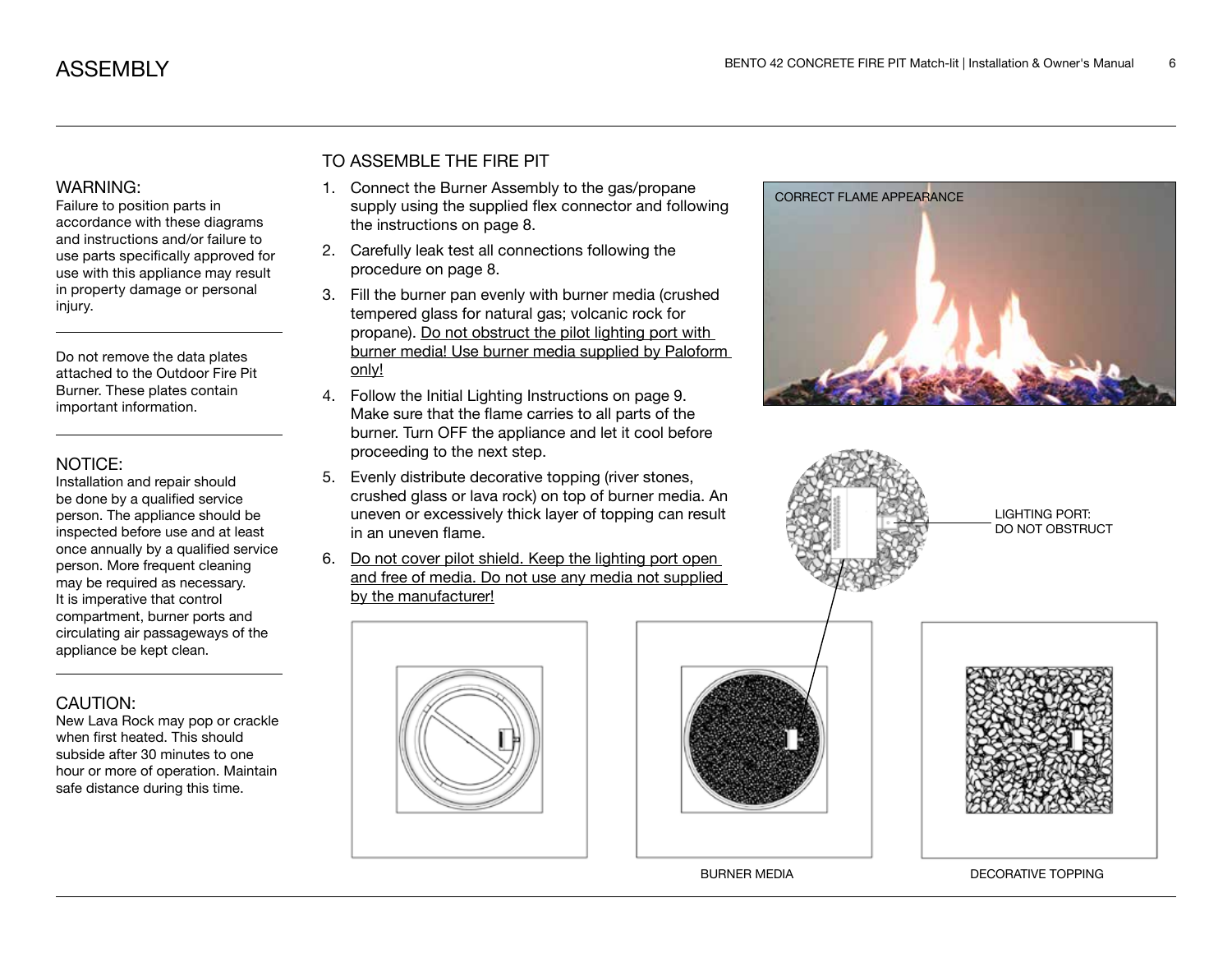CAUTION: Do not use any media over the burner that have not been supplied by Paloform. Landscape stone or other natural or manufactured materials may explode when heated.

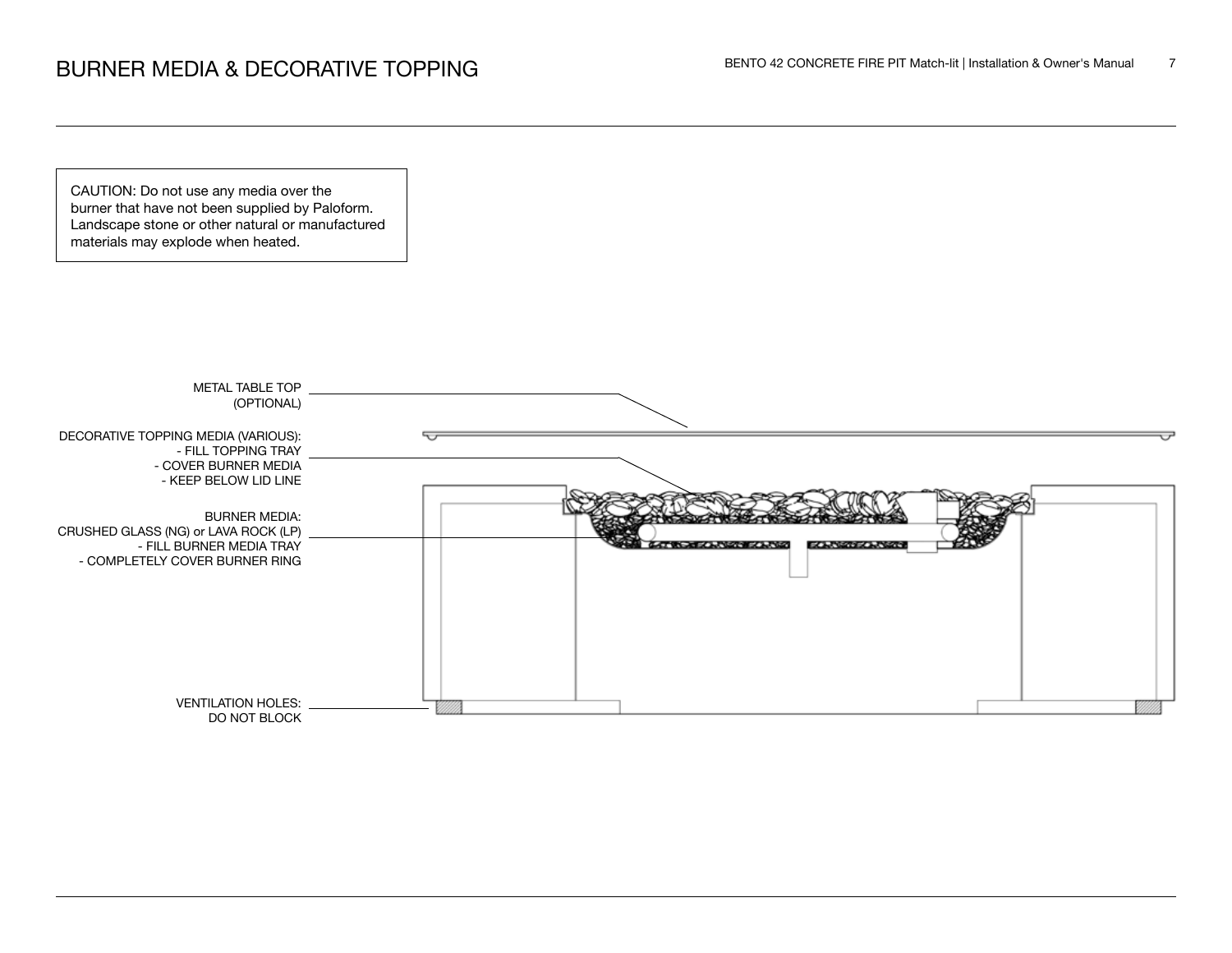# WARNING:

A qualified service person must connect the appliance to the gas supply. Follow all local codes.

#### CAUTION:

Use only new black iron or steel pipe. Internally tinned copper tubing may be used in certain areas. Use pipe of 1/2" diameter or greater to allow proper gas volume to Outdoor Fire Pit Burner. If pipe is too small, undue loss of pressure will occur.

### INSTALLATION ITEMS NEEDED:

Before installing the Outdoor Fire Pit, make sure you have all items listed bellow:

- piping (check local codes)
- sealant
- manual shutoff valve
- adjustable (crescent) wrench or pliers
- sediment trap
- tee joints
- pipe wrench

## INSTALLATION REQUIREMENTS

Installation must include a manual shutoff valve, union, and plugged 1/8" NPT tap. Locate NPT tap within reach for test gauge hook up. NPT tap must be upstream from the appliance.

Apply pipe joint sealant lightly to male threads. This will prevent excess sealant from going into pipe. Excess sealant in pipe could result in a clogged burner injector.

Install sediment trap in supply line as shown below. Locate sediment trap where it is within reach for cleaning and trapped matter is not likely to freeze.

A sediment trap prevents moisture and contaminants from entering the Outdoor Fire Pit controls. If a sediment trap is not installed, or is installed incorrectly, the unit may not work properly.

APPROVED FLEXIBLE GAS HOSE

## CHECKING GAS CONNECTION

WARNING: Test all gas piping and connections for leaks after installing or servicing. Correct all leaks immediately.

WARNING: Never use an open flame to check for a leak. Apply a mixture of liquid soap and water to all joints. Bubbles forming on joints while the gas is running indicate a leak. Correct all leaks at immediately.

Test Pressures in Excess Of 1/2 psi (3.5 kPa) This appliance and its individual shutoff valve must be disconnected from the gas supply piping system during any pressure testing of that system at test pressures in excess of ½ psi (3.5 kPa).

Test Pressures Equal To or Less Than 1/2 psi (3.5 kPa) This appliance must be isolated from the gas supply piping system by closing its individual manual shutoff valve during any pressure testing of the gas supply piping system at test pressures equal to or less than ½ psi (3.5 kPa).

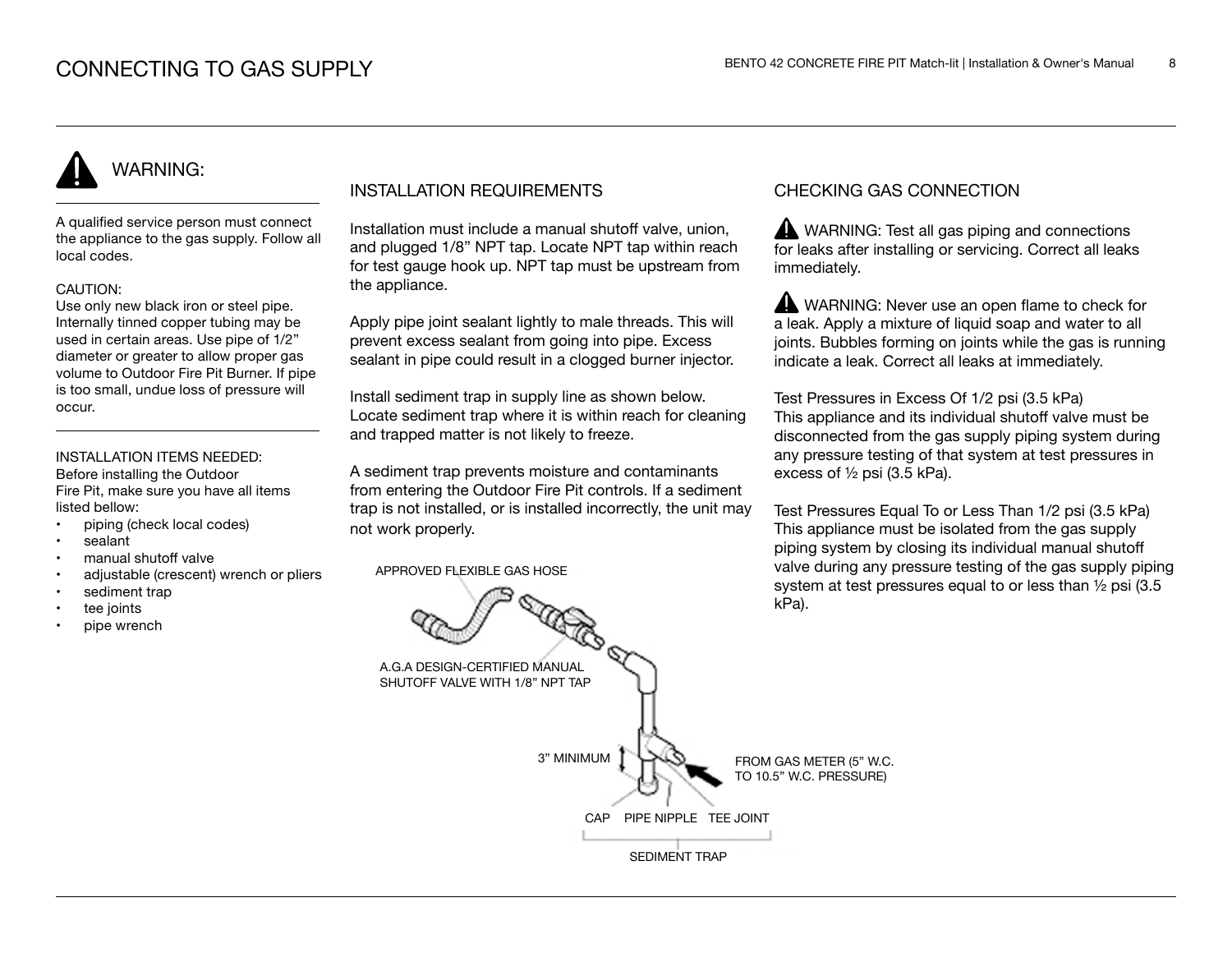# WARNINGS:

Failure to follow these instructions exactly may result in fire or explosion causing property damage, personal injury or loss of life.

Before operating the appliance, check all around the appliance area and on the surrounding floor for the smell of gas - some gas is heavier than air and may settle on the floor in the event of a leak. IF YOU SMELL GAS, follow the safety instructions on page 1 of this manual.

The main gas valve in this appliance is not serviceable. Do not try to repair or modify the valve, as doing so may result in a fire or explosion. Call a qualified service technician if you have any safety concerns.

Do not use this appliance if any part of it has been under water. Immediately call a qualified service technician to inspect the appliance and to replace any part of the control system and any gas control that has been under water.

Improper installation, adjustment, alteration, service or maintenance can result in injury or property damage. For assistance or additional information, consult a qualified installer, service agency or the gas supplier.

Do not store or use gasoline or other flammable vapors or liquids in the vicinity of this appliance.

## INITIAL LIGHTING INSTRUCTIONS

- 1. Purge air from the supply line as follows:
	- Open the main shutoff valve.
	- Unscrew the main pressure test point on the appliance regulator
	- Leave the inlet test screw open until gas flows in.
	- When the gas is flowing, tighten the inlet screw immediately.
- 2. Test for leaks in each of the following locations:
	- The gas supply line connection to the main valve;
	- The Burner connections and pilot;
	- All joints on the valve and control body;
	- All field made joints and gas shutoff valves;
	- All factory made joints and connections.
- 3. You may check for gas leaks using one of the following methods only:
	- Soap and water solution. WARNING: If using a soap and water solution to test for leaks, DO NOT spray the solution onto electronic parts;
	- An approved leak testing spray;
	- An electronic sniffer. NOTE: Remove any excess pipe compound from connections if using this method, as the compound can set off electronic sniffers.

## DANGER: NEVER USE AN OPEN FLAME TO CHECK FOR GAS LEAKS.



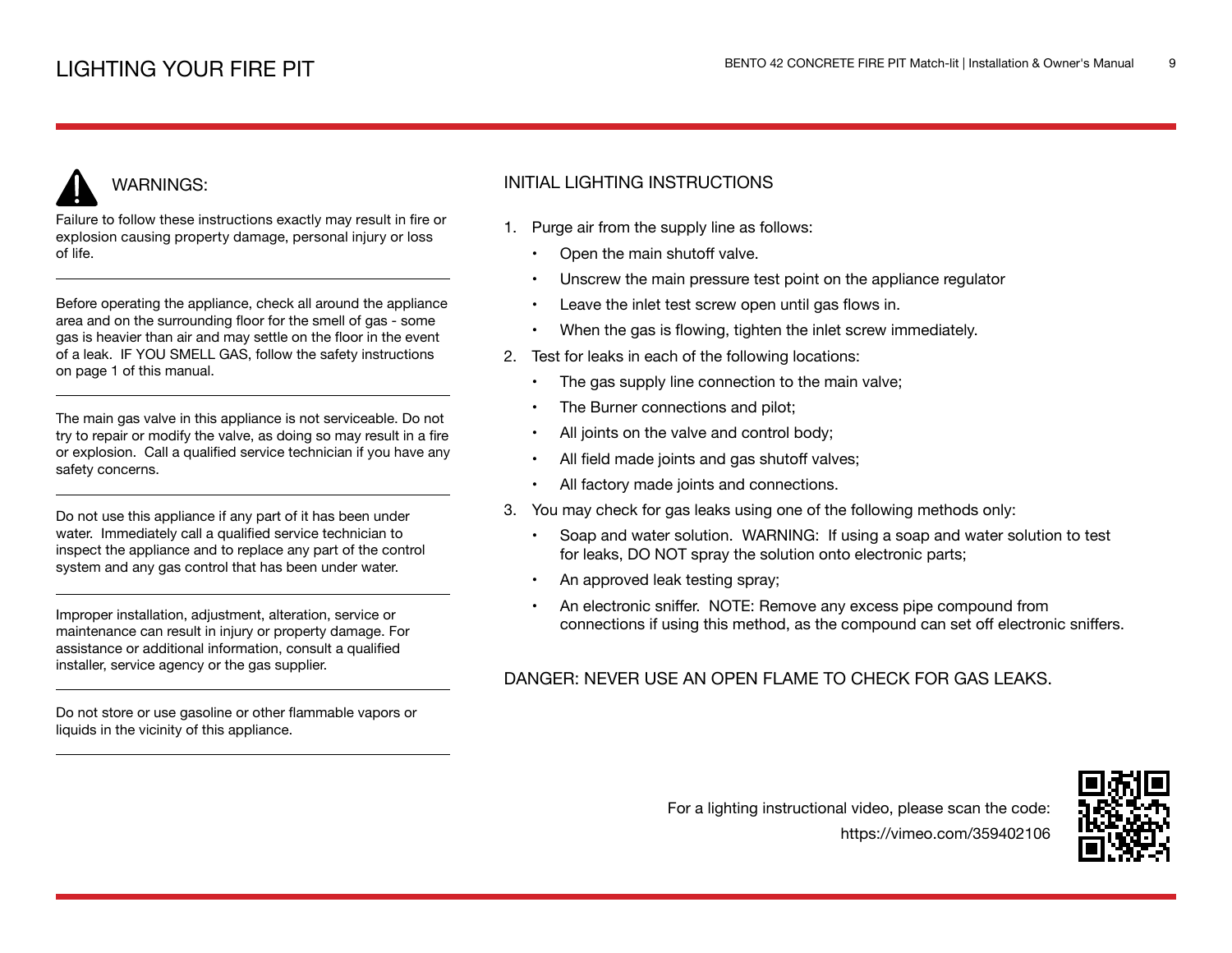## STOP!

Review the safety information on pages 1, 2 and 9 of this manual.

Use only your hand to push in or turn the gas control key. Never use tools. If the key will not push in or turn by hand, don't try to repair it, call a qualified service technician. Force or attempted repair may result in a fire or explosion.

Please ensure that you are familiar with the safe operation of the fire pit controls before replacing the instructional control knob with the Paloform key.

The control key/knob is meant to fit tight and be left in place. Remove only for winterization.



VALVE POSITIONS

The gas valve has three positions: PILOT, ON and OFF.

- To light your fire pit, you first light the pilot flame, then turn on the gas to main burner.
	- 1. Insert the control key (or control knob). Make sure the "half-moon"-shaped hole in the end of the key and the valve stem are aligned.
- 2. The key should turn freely 90°. Turn the key to the PILOT position (clockwise until it stops)
- 3. Push the control key in until it stops, and hold in this position.
- 4. Apply a flame to the lighting port with a barbecue lighter. The pilot flame will ignite.
- 5. Continue to hold the key down for up to thirty seconds after lighting the pilot.
- 6. When the control key is released, the pilot flame should continue to burn (if the pilot goes out, repeat the above steps).
- 7. Rotate the gas control key from PILOT to ON position (full counterclockwise position) to supply full flow to main burner.

Failure to turn the control key to the full ON position will reduce the flow and could result in poor ignition of main burner.

- 8. To extinguish main burner, rotate the gas control key clockwise to the PILOT position.
- 9. To extinguish pilot, push the control key in slightly and turn to the OFF position (fully clockwise).

ON

NOTE: We do not recommend leaving the fire pit unattended with the pilot lit. Please turn to the OFF position.



PILOT

Push key in PILOT position to start the flow of gas to the pilot. Light the pilot while holding the key in

Turn the key 90° counter-clockwise to turn on the main burner. To turn the main burner off, turn clockwise 90° back to the PILOT position



To turn the pilot off, push slightly and turn clockwise 90° to the OFF position.

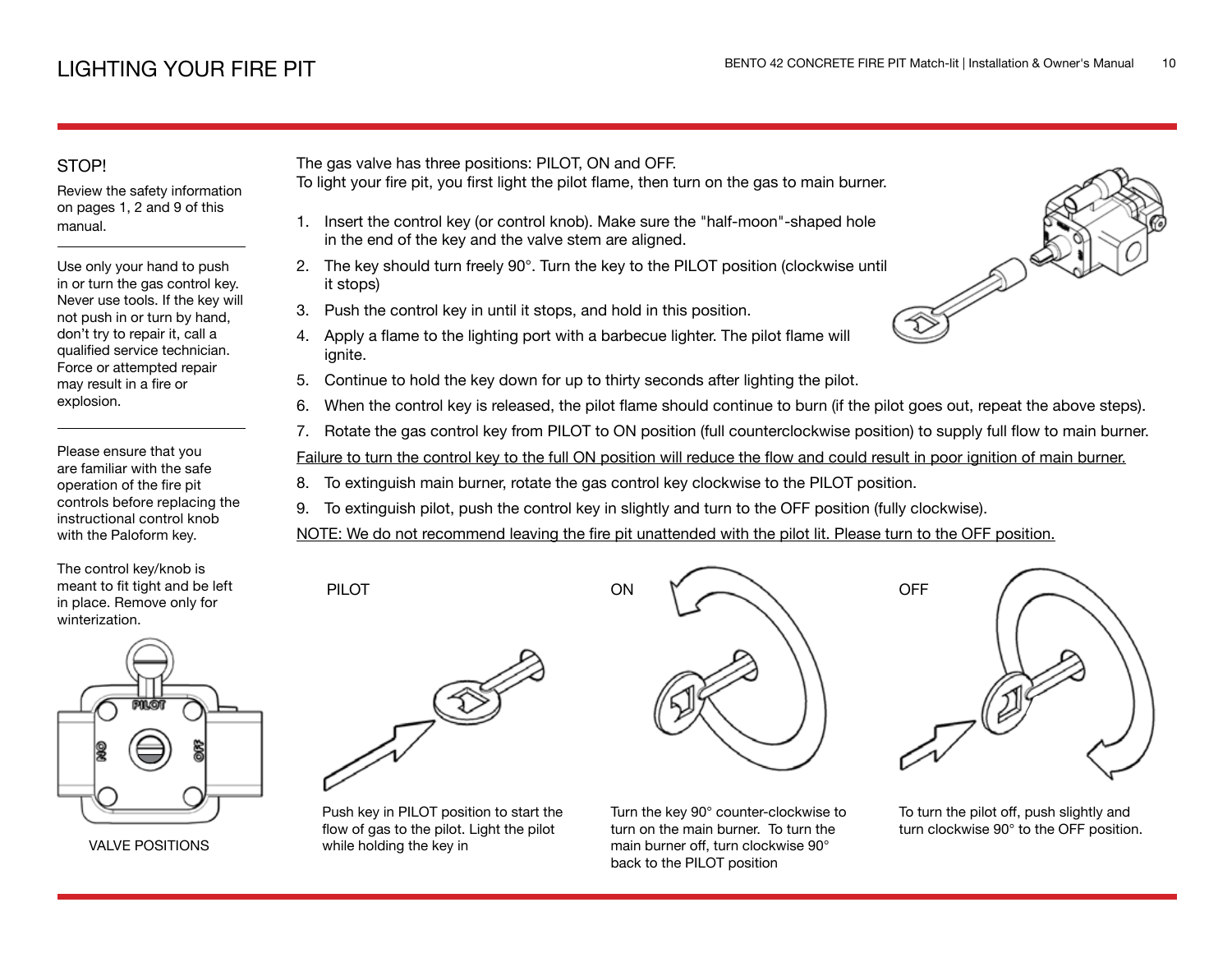## KEEP YOUR FIRE PIT COVERED

Covering your fire pit with its all-weather cover when not in use will prolong the life of all its components.

WARNING: Turn off gas before servicing fire pit.

We recommend that a qualified service technician perform the following check-ups at the beginning of each fire pit season.

If any irregularities are apparent with operation. Please refer to Troubleshooting guide, page 12.

## BURNER ELEMENT AND PILOT

Inspect the burner at regular intervals at least twice a year. Keep the burner and pilot area clean by vacuuming or brushing. Make sure the burner porting and burner air openings are free of obstructions at all times. Remove pilot cover to inspect pilot.

Remove topping from top of burner ring and Inspect area around the burner. Remove any lint or foreign material with a brush or vacuum cleaner.

#### PILOT FLAME

The flames from the pilot should be visually checked as soon as the unit is installed, and periodically during normal operation. The pilot flame must always be present when the fire pit is in operation. The pilot flame has two distinct flames: one engulfing the thermocouple and the other reaching to the main burner.



PILOT ASSEMBLY

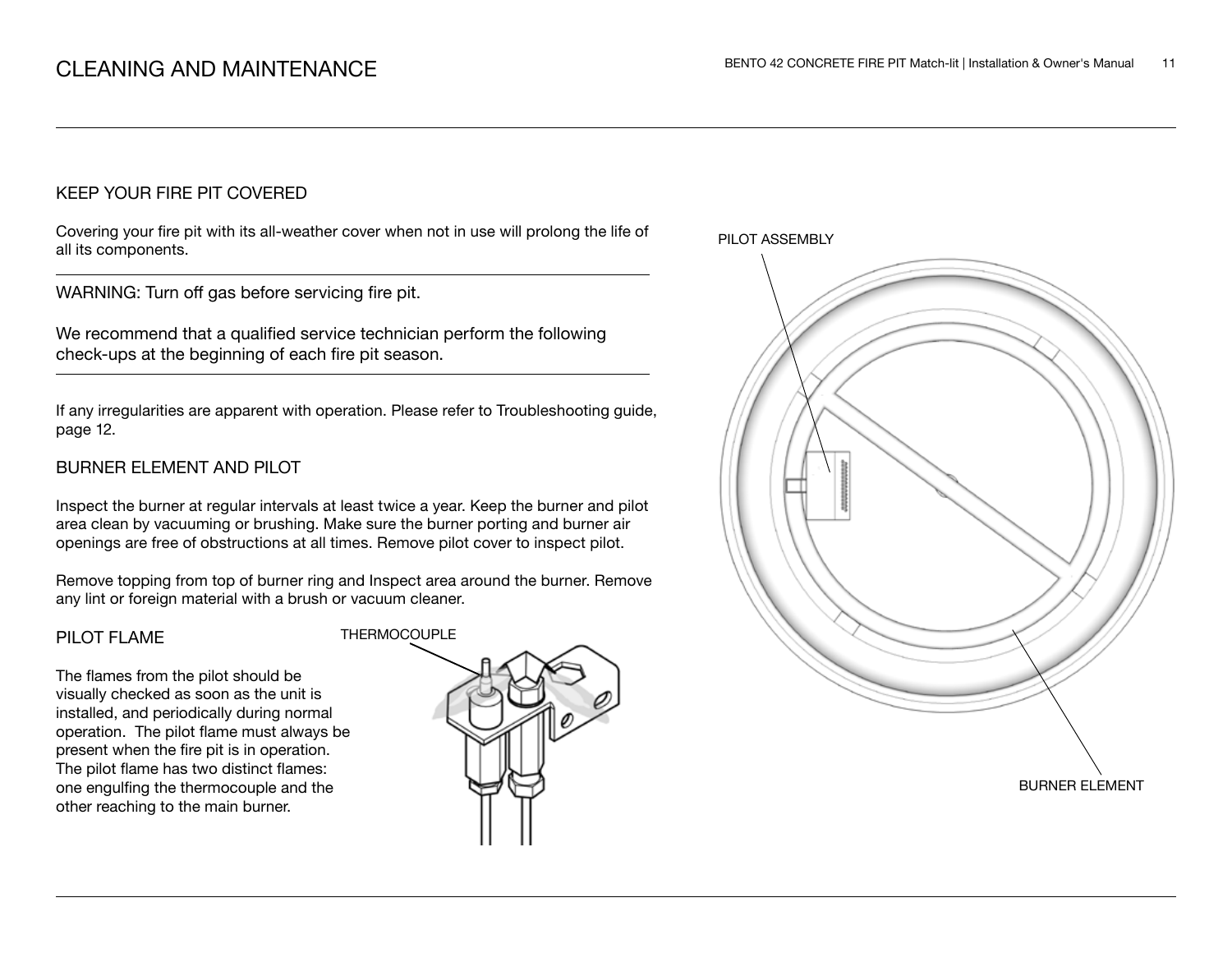## WARNING:

Turn off appliance and let cool before servicing. Only a qualified service person should service and repair this appliance.

IMPORTANT: Operating unit where impurities in air exist may create odors. Cleaning supplies, paint, paint remover, cigarette smoke, cements and glues, new carpet or textiles, etc., create fumes. These fumes may mix with combustion air and create odors. These odors will disappear over time.



Shut off gas supply. Do not try to light any appliance.

Do not touch any electrical switch; do not use any phone in the vicinity of the appliance.

Immediately call your gas supplier from a safe distance. Follow your gas supplier's instructions.

|                      | POSSIBLE CAUSE                                                                                                                                  |                      | <b>REMEDY</b>                                                                                                                                                                                                                           |
|----------------------|-------------------------------------------------------------------------------------------------------------------------------------------------|----------------------|-----------------------------------------------------------------------------------------------------------------------------------------------------------------------------------------------------------------------------------------|
| 1.<br>2.<br>3.       | Poor fuel quality<br>Excessive flame impingement or block-<br>age<br>Improper fuel/air mixture                                                  | 1.<br>2.<br>3.       | Contact local natural gas company<br>Separate the stones to allow more<br>flame passage<br>Remove any foreign items from the<br>flame pattern and/or check for proper<br>orifice sizing                                                 |
| 1.<br>2.             | Passage of air/gas across irregular<br>surfaces<br>Excessive gas pressure on natural gas<br>units                                               | 1.<br>2.             | Relieve any tight bends or kinks in<br>gas supply line<br>Check/reset gas regulator pressure                                                                                                                                            |
| 1.<br>2.             | Gas leak. See Warning statement below.<br>Main gas valve defective.                                                                             | 1.<br>2.             | Locate and correct all leaks (see<br>Checking Gas Connections, pg 8)<br>Replace gas valve                                                                                                                                               |
| 1.                   | Gas leak. See Warning statement below.                                                                                                          | 1.                   | Locate and correct all leaks (see<br>Checking Gas Connections, pg 8)                                                                                                                                                                    |
| 1.<br>2.<br>3.<br>4. | Gas supply turned off or manual shutoff<br>valve closed<br>Air in gas lines when installed<br>Pilot adjustment screw closed<br>Pilot is clogged | 1.<br>2.<br>3.<br>4. | Turn off gas supply or open manual<br>shutoff valve<br>Purge air from the supply line<br>Adjust pilot flame for approximately<br>1" blue flame<br>Clean pilot (see Cleaning and Main-<br>tenance, page 11) or replace pilot<br>assembly |
| 1.<br>2.             | Flame sensor/thermocouple is not hot<br>enough<br>Thermocouple is damaged                                                                       | 1.<br>2.             | Retry, holding control 0key for a<br>longer period of time (20 seconds or<br>more) before releasing<br>Replace thermocouple                                                                                                             |
| 1.<br>2.<br>3.<br>4. | Burner orifice is clogged<br>Inlet gas pressure is too low<br>Burner orifice diameter is too small<br>Flame sensor lead loose or disconnected   | 1.<br>2.<br>3.<br>4. | Clean burner orifice<br>Contact local gas or propane supplier<br>Replace burner orifice<br>Reconnect or tighten lead                                                                                                                    |
| 1.                   | Pilot flame is obstructed                                                                                                                       | 1.                   | Clear media/debris from lighting port                                                                                                                                                                                                   |
| 1.<br>2.             | Incorrect gas supply or pressure<br>Blocked burner orifice or burner ports                                                                      | 1.<br>2.             | Check for proper gas supply pressure<br>Free burner orifice and burner ports of<br>any burrs, paint, or other blockage<br>Verify proper burner orifice sizing (see                                                                      |
|                      | (Note: The movement and combustion of gas<br>Pilot does not stay lit after control is released                                                  |                      | 3.<br>Improper burner orifice size<br>3.                                                                                                                                                                                                |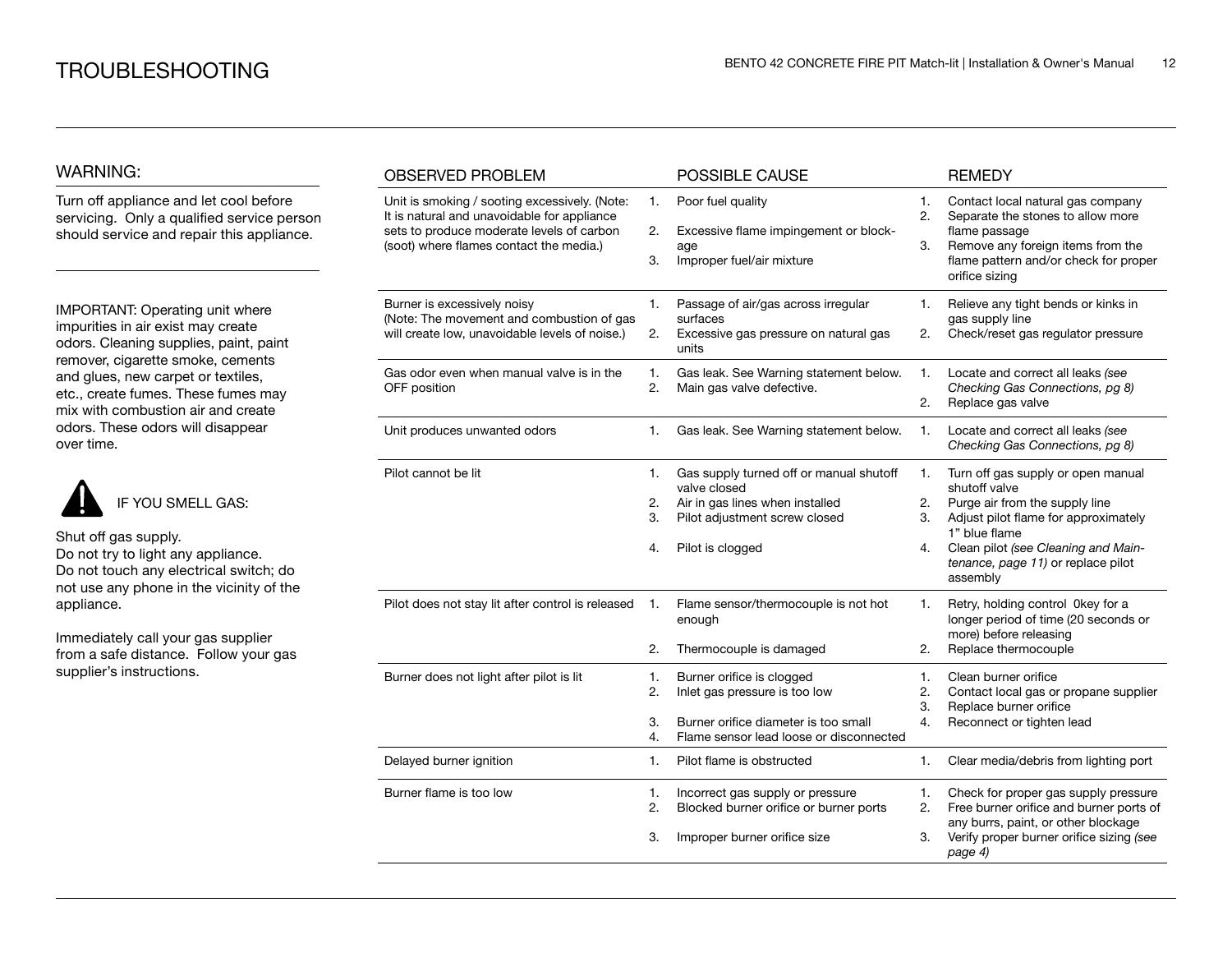|              |                                                   | Natural Gas          | Propane            |
|--------------|---------------------------------------------------|----------------------|--------------------|
| $\mathbf{1}$ | <b>Pilot Cover</b>                                | CIR-EPC              | same               |
| 1a           | <b>Pilot Shroud</b>                               | CIR-EPC              | same               |
| 2            | Pilot Assembly                                    | PIL-M-388            | <b>PIL-M-388LP</b> |
| 3            | 18" Burner Ring                                   | CIR-18-BUR           | same               |
| 4            | Burner Pan                                        | CIR-18-PAN           | same               |
| 5            | <b>Valve Standoff</b>                             | BFN42-BRA-WR109      | same               |
| 6            | 3/8" Flare Adapter                                |                      |                    |
| 7            | Regulator                                         | M-REG-RV20-NG        | M-REG-RV20-LP      |
| 8            | 3/8" Close Nipple                                 |                      |                    |
| 9            | 3/8" 135° Street Elbow                            |                      |                    |
| 10           | Valve Bracket (set of 2)                          | BEN32-BRA-WR109      | same               |
| 11           | Main Gas Valve                                    | M-VAL-WR-764-109     | same               |
| 12           | Control Key                                       | M-KEY-WR109          | same               |
| 13           | Venturi                                           | CIR-VEN-1            | same               |
| 14           | Orifice                                           | FIT-ORI-18           | FIT-ORI-37         |
| 15           | 3/8" Street Elbow                                 |                      |                    |
| 16           | <b>Flex Connector</b>                             | CON-SS-5MM-24        | same               |
| 17           | Burner Media (not shown)                          | <b>Crushed Glass</b> | Lava Pebbles       |
| 18           | Topping Media (not shown)                         | Various              | Various            |
| 19           | Fabric Cover (not shown)                          | COV-BEN42-LC         | same               |
| 20           | Concrete Vessel (not shown)   BEN42-(colour code) |                      | same               |